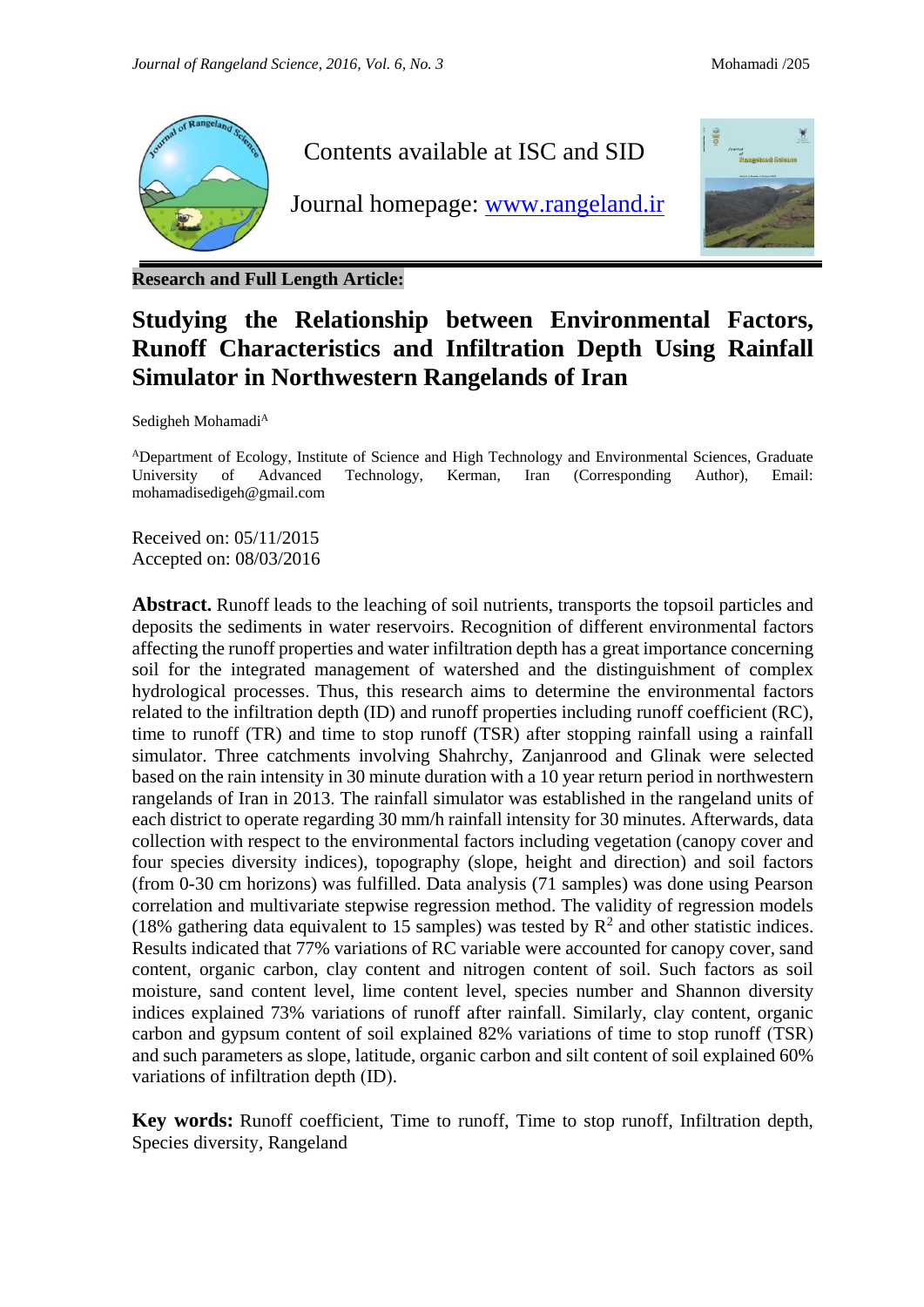### **Introduction**

Runoff is one of the most complex parameters in hydrological processes that should be considered in the optimal water management. Concentrated runoff in a flood form will end up with annual loss of life and detriment of financial, industrial, urban and rural areas. Runoff includes a basic process in soil erosion (Quansah, 1981) that leads to the leaching of soil nutrients, transports the subsoil particles and deposits the sediments in water reservoirs (Perez-Latorre *et al.,* 2010). Runoff Coefficient (RC), Time to Runoff (TR) and Time to Stop Runoff (TSR) after stopping rainfall are very important to introduce the characteristics of surface runoff complex features (Merz and Blölchl, 2009; Norbiato *et al.,* 2009). These three parameters associated with Infiltration Depth (ID) can be studied by a rainfall simulator (Singh *et al.,* 1999) and have major roles in determining the soil moisture content regarded as the most effective factor in controlling vegetation structure and biogeochemical processes in the arid and semiarid ecosystems (Stavi *et al.,* 2008).

 Rainfall property considered as an effective factor in producing runoff has been highlighted and focused by several researchers in runoff estimation in wet regions in comparison to the arid and semi-arid areas (Aqil *et al.,* 2007; Nayak *et al.,* 2005; Salajegheh *et al.,* 2009; Dastorani *et al*., 2011; Jafari *et al.,* 2012). For the reason that in the arid areas, only seasonal flood flow data will be recorded, it is not possible to apply the rainfallrunoff simulated models (Lang *et al.,* 1999). Due to financial and time limits, physical conditions of watershed, variations of climate and long-time droughts, the data collection related to different aspects of runoff will be hard under natural conditions. Thus, rainfall simulator as a useful tool has been utilized mainly in these studies (Sadeghi, 2010) and its replication possibility has prevailed over the world (Seeger, 2007).

Rainfall simulators can provide the measurements with different replications for determining the effective factors in runoff. Due to repeatability of measurements of simulator, investigating the relationships between runoff and ecological factors will be possible that is extremely important for reducing flood hazard by the watershed managers. Matinez (1998) had described the factors producing runoff in small watersheds and reported that fine texture soils with low infiltration and low organic matter had high runoff and low time of runoff in comparison to coarse texture soils with high infiltration and moderate organic mater. Santos *et al.* (2003) found that sandy soil produced few runoffs due to more infiltration. Foltz *et al.* (2009) pointed out that the changes in soil physical properties and decrease in vegetation led to the increased runoff in forest ecosystems with trampled roads. Zhao *et al.* (2014) concluded that time to runoff indicated a negative and exponential relationship with rainfall intensity and antecedent moisture content and a negative and linear relationship with slope degree. In above mentioned research, runoff coefficient indicated a positive and linear relationship with rainfall intensity and antecedent moisture content and a positive and powerful functional relationship with slope degree. Inside the country, significant effects of soil parent materials on runoff coefficient and start time to runoff in Golabad watershed of Ardestan have been previously reported (Sheklabadi *et al.,* 2003). Sharifi *et al.* (2004) investigated the effective factors in determining the threshold of runoff in the arid and semiarid regions in the country while utilizing the simulation and rainfall-runoff data. Variables such as height of rainfall, rainfall intensity, vegetation cover, sand, clay and slope (with constant initial moisture content) were reported as the effective factors. Vaezi *et al.* (2008) found that runoff coefficient could be predicted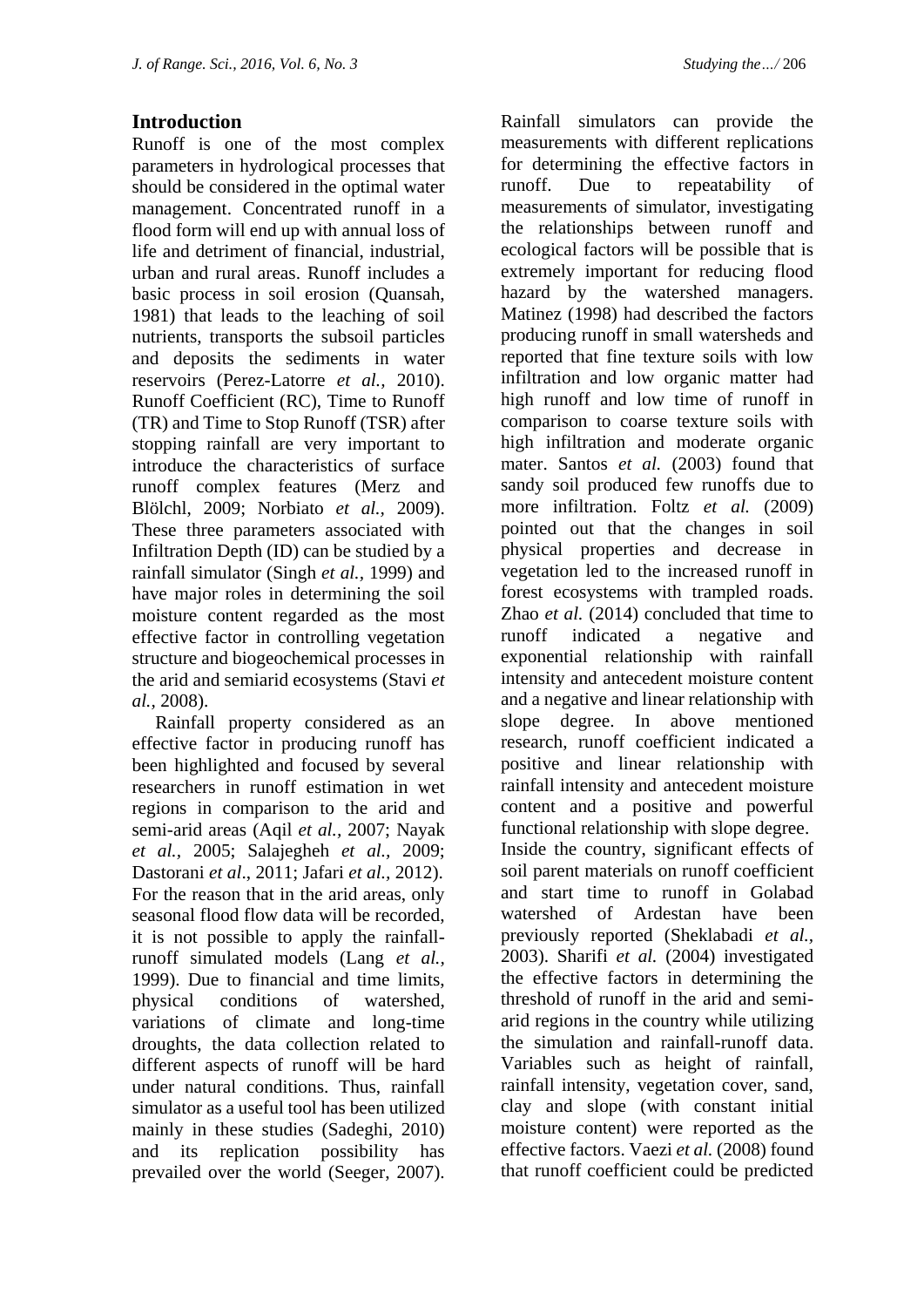by coarse sand, soil calcareous content and organic matter. Orsham *et al.* (2010) concluded that the antecedent moisture content of soil is one of the most important factor affecting runoff and deposition. The results obtained by Abdinejad *et al*. (2010) demonstrated that time to runoff in marl formation of Zanjan might be short when silt content of marl was increased.

 Najafian *et al.* (2010) suggested that grass vegetative form produced the least runoff volume in comparison to the other vegetative forms. Kavian *et al.* (2010) suggested that the prediction of runoff coefficient ( $R^2$ =0.64) could be possible by soil moisture, organic matter and clay content. Rezaei (2011) studied the effect of slope length on infiltration variable and revealed that infiltration factor increased to 22 m and for more than 22 m length, it is slightly decreased with a linear trend. Zare Khormizi *et al.* (2012) reported that runoff volume increased from 0.38 to 0.41 (Litter) when slope percent shifted from 0- 10% to above 30%. Habibzade *et al.* (2013) illustrated the significant relationship between slope degree and runoff volume. Environmental factors affecting different parameters of runoff and infiltration depth have a great importance in watershed integral management and recognition of complex hydrological processes. Thus, this research was carried out to determine the environmental factors' relationship to Runoff Coefficient (RC), Time to Runoff (TR) and Time to Stop Runoff (TSR) after stopping rainfall and Infiltration Depth (ID) using a rainfall simulator.

#### **Materials and Methods Study area**

This research was carried out to establish a rainfall simulator in northwestern rangelands of Iran (Fig. 1) while applying the rain intensity in 30 minute duration with a 10-year return period (Saghafian, 2002). So, three catchments including Shahrchy, Zanjanrood and Glinak that have the same rain intensity in 30 minute

duration with a 10-year return period (equal to 30 mm/h intensity based on Intensity-Duration–Frequency (IDF) graph of meteorological stations) were chosen for the study. Location map (Fig. 1), physical characteristics (Table 1) and Meteorology properties (Table 2) of three studied regions have been illustrated. Field operations were conducted by providing the rainfall simulator from Research Centre of Soil Conservation and Watershed Management. This tool with 110 kg weight is a kind of non-pressure simulator which has Plexiglas genus and  $89 \times 120$  cm dimensions. Maximum height of this tool is 1.5 m and can be regulated by its adjustable legs in the desirable slope. There are 216 droppers on the raining sheet (Fig. 2).



**Fig. 1.** Map of studied watersheds in northwest of Iran and Sefidrood basin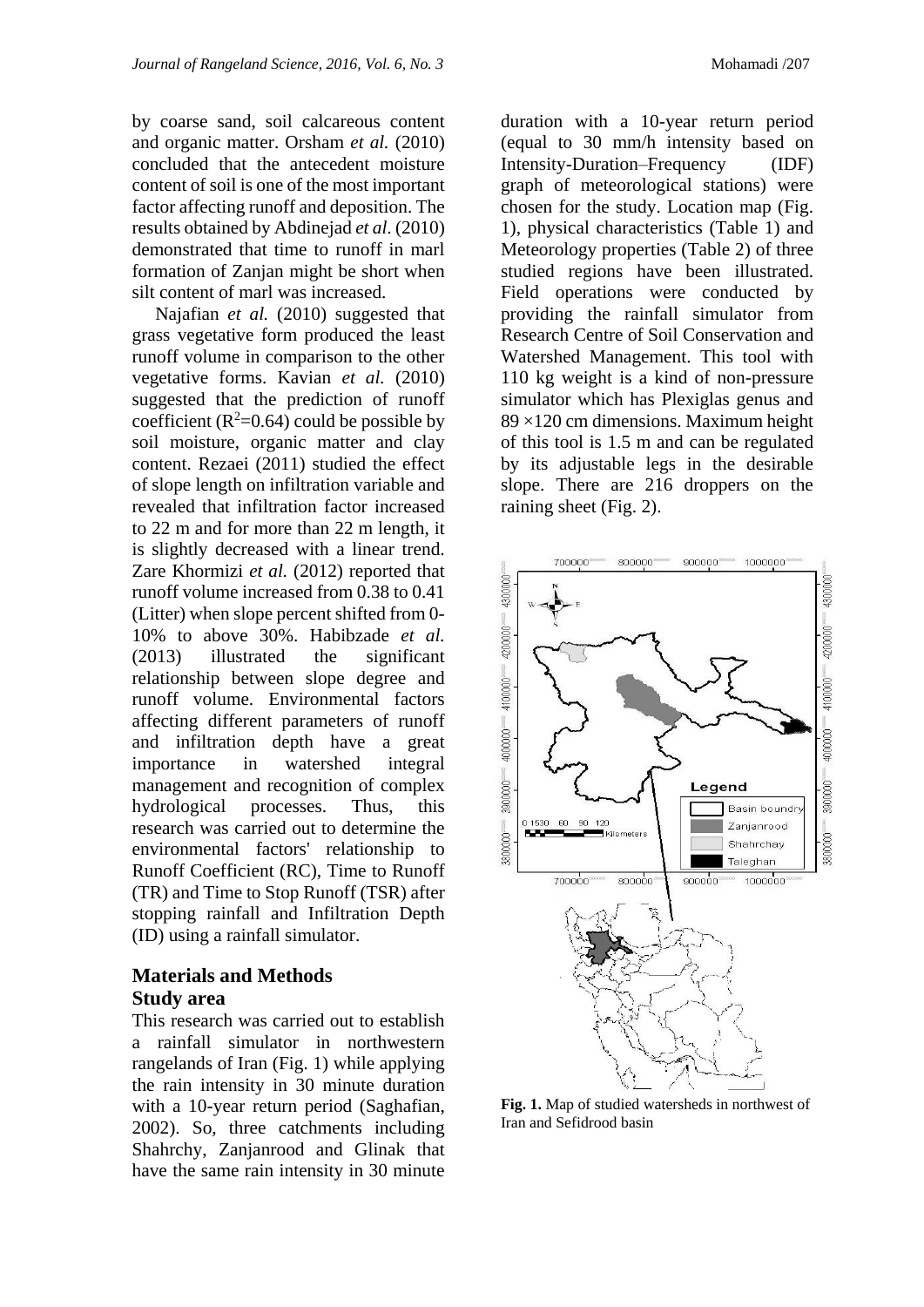**Table 1**. Physical characteristics of studied regions

| watershed  | Area             | Perimeter | Watershed   | slope         | Elevation | Horton      | Slope of           | Susceptive formations  | Ouaternary    | rangeland    | Mean-year | Peak                |
|------------|------------------|-----------|-------------|---------------|-----------|-------------|--------------------|------------------------|---------------|--------------|-----------|---------------------|
| name       | (km <sup>2</sup> | (km)      | length (km) | $\frac{0}{6}$ | (m)       | coefficient | major river $(\%)$ | to erosion in          | Formation (%) | Land use (%) | discharge | discharge           |
|            |                  |           |             |               |           |             |                    | pre-quaternary $(\% )$ |               |              | $(m^3/s)$ | (m <sup>3</sup> /s) |
| Zanjanroud | 4539.61          | 351.64    | 28.48       | 10.32         | 1806.94   | 0.27        | 0.51               | 16.66                  | 47.93         | 0.56         | 4.21      | 94.89               |
| Shahrchay  | 1041.96          | 54.70     | 49.29       | 14.04         | 1876.07   | 0.43        | 0.84               | 46.89                  | 17.50         | 0.55         | 2.95      | 74.28               |
| Glinak     | 828.11           | 42.22     | 41.69       | 41.23         | 2732.98   | 0.48        | 2.13               | 26.36                  | 4.05          | 0.95         | 12.42     | 116.19              |

#### **Table 2**. Meteorology characteristics of studied regions

| Watershed name | Station name and type            | Station | Longitude | Latitude | Elevation | Temperature | Fournieh          | Annuai        | 24 hour       | Actual annual |
|----------------|----------------------------------|---------|-----------|----------|-----------|-------------|-------------------|---------------|---------------|---------------|
|                |                                  | code    |           |          | (m        | (°C         | Erosivity         | precipitation | Precipitation | evaporation   |
|                |                                  |         |           |          |           |             | <sub>1</sub> ndex | mm            | (mm)          | (mm)          |
| Zanjanroud     | Zanjan (synoptic)                | 17-032  | 48 12     | 37 03    | 1750      | 10.15       |                   | 318.35        | 26.59         | 2203.26       |
| Shahrchay      | Myaneh (data logger rain gauge)  | 17-027  | 47 21     | 37 32    | 1480      | 10.1        | 22.4              | 328.41        | 30.52         | 1621          |
| Glinak         | Zidasht (data logger rain gauge) | 17-060  | 5041      | 36 10    | 1751      | 10.34       | 29.54             | 473.38        | 33.27         | 1666.23       |



**Fig. 2.** Image of rainfall simulator used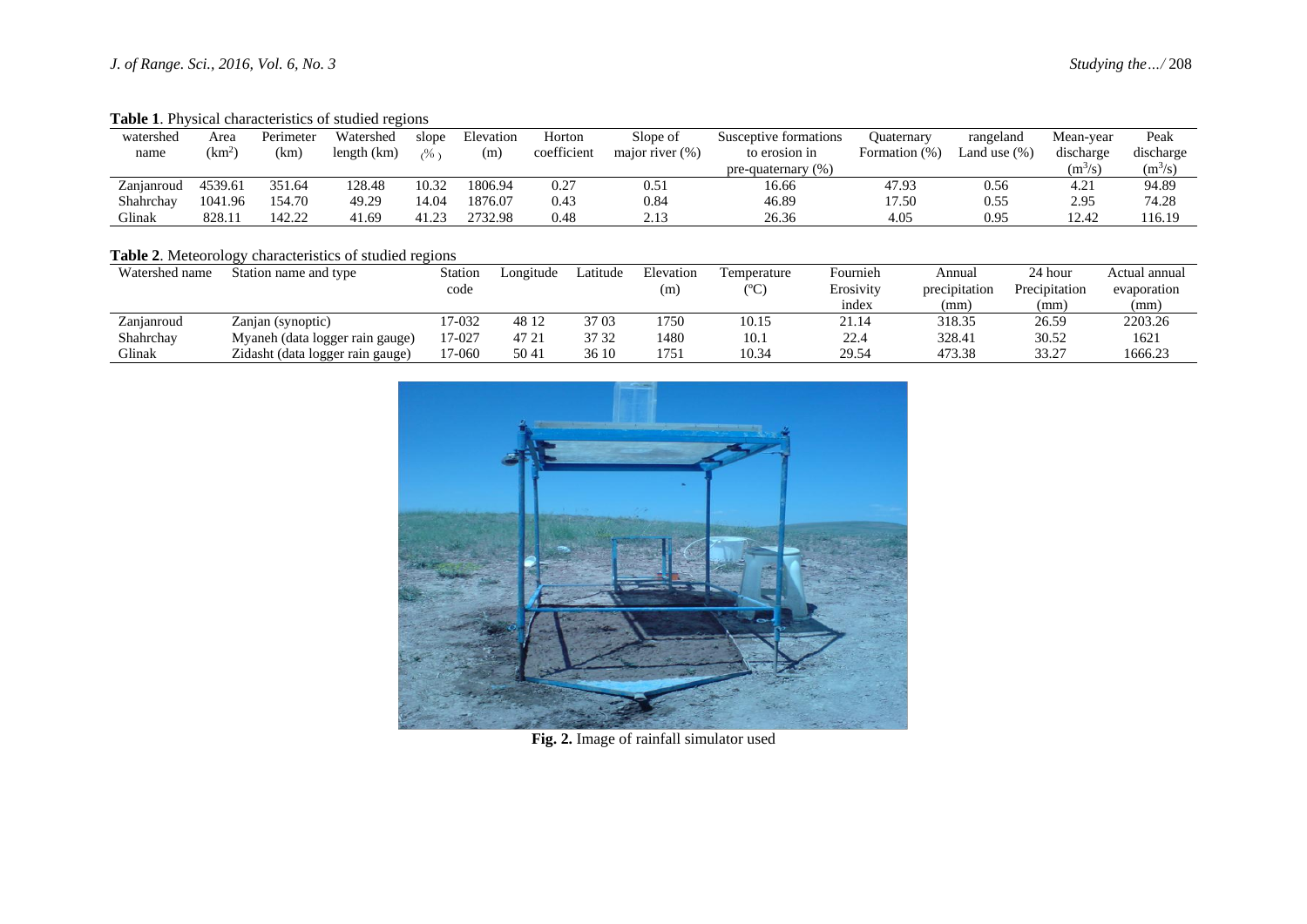Before establishing the rainfall simulator in each site, soil samples were taken in four corners of simulator plot at depths of 0 to 30 cm and were mixed together as one sample. It is because of eliminating the heterogenic effects of soil. Totally, 88 soil samples were moved to the pedology laboratory of Department of Environment and Natural Recourses of Tehran University for analyzing the following characteristics:

- The soil organic carbon percent was determined using wet burning test procedures (Walkley and Black, 1934).
- Total nitrogen percent was determined by titration with dilute sulfuric acid at a concentration of 0.05 (McGill and Figueiredo, 1993).
- Absorbable phosphorous was determined using Olsen *et al*. (1954) method.
- Absorbable potassium was determined at pH 7 in buffered ammonium acetate solution (Simard, 1993).
- Acidity was measured by a pH meter.
- Soil lime content was measured by calcimetry method (McLeen, 1982).
- Soil moisture was measured by an oven (70ºC for 47 h) based on pre and post weights.
- Electrical conductivity (EC) of soil was determined using the Carter method (Zarinkafsh, 1993).
- Soil texture measurements (sand, silt) and clay percent) were conducted using a standard lab hydrometer method (Zarinkafsh, 1993).

Prior to establishing rainfall simulator in each site, the sampling of vegetation attributes (such as canopy cover, gravel of subsoil, and presence of species) was done in the simulator plot. Abundance of species was used by PAST package to determine different diversity species indices such as species number, Simpson index, Shannon and Weiner index and dominance index; the related formulas have been presented in Table 3.

**Table 3.** Introducing the diversity species indices (Ghehsareh Ardestani *et al*., 2010)

| Index                    | Formula                                                                                                |
|--------------------------|--------------------------------------------------------------------------------------------------------|
| Species number           | S                                                                                                      |
|                          | Area Sampled                                                                                           |
| Simpson index            | $\ddot{e} = \sum_{i=1}^{s} \frac{n_i(n_{i-1})}{n(n-1)}$                                                |
| Shannon and Weiner index | $H^{'} = -\sum_{i=1}^{s} \left[ \left[ \frac{n_1}{n} \right] L n \left[ \frac{n_1}{n} \right] \right]$ |
| Dominance index          | <b>PAST</b> software                                                                                   |

#### Where:

S= number of species

Altitude and slope percent of rainfall simulator plots were recorded. To rain the intensity of 30 mm/h for 30 minutes, the rainfall simulator was established in each site. Then, such dependent variables as Infiltration Depth (ID) and runoff properties including Runoff Coefficient (RC), Time to Runoff (TR) and Time to Stop Runoff (TSR) were measured after stopping rainfall using the rainfall

n= total number of people in the sample and  $n_i$ = number of individuals in species

simulator. Runoff coefficient (RC) was calculated through dividing the amount of runoff by rainfall content. Infiltration Depth (ID) was measured with a ruler (with an accuracy of 1 mm) in the center of each plot at the end of sampling.

The collected data of 86 sites were considered as independent variables including pedology, vegetation and topography data and depended variables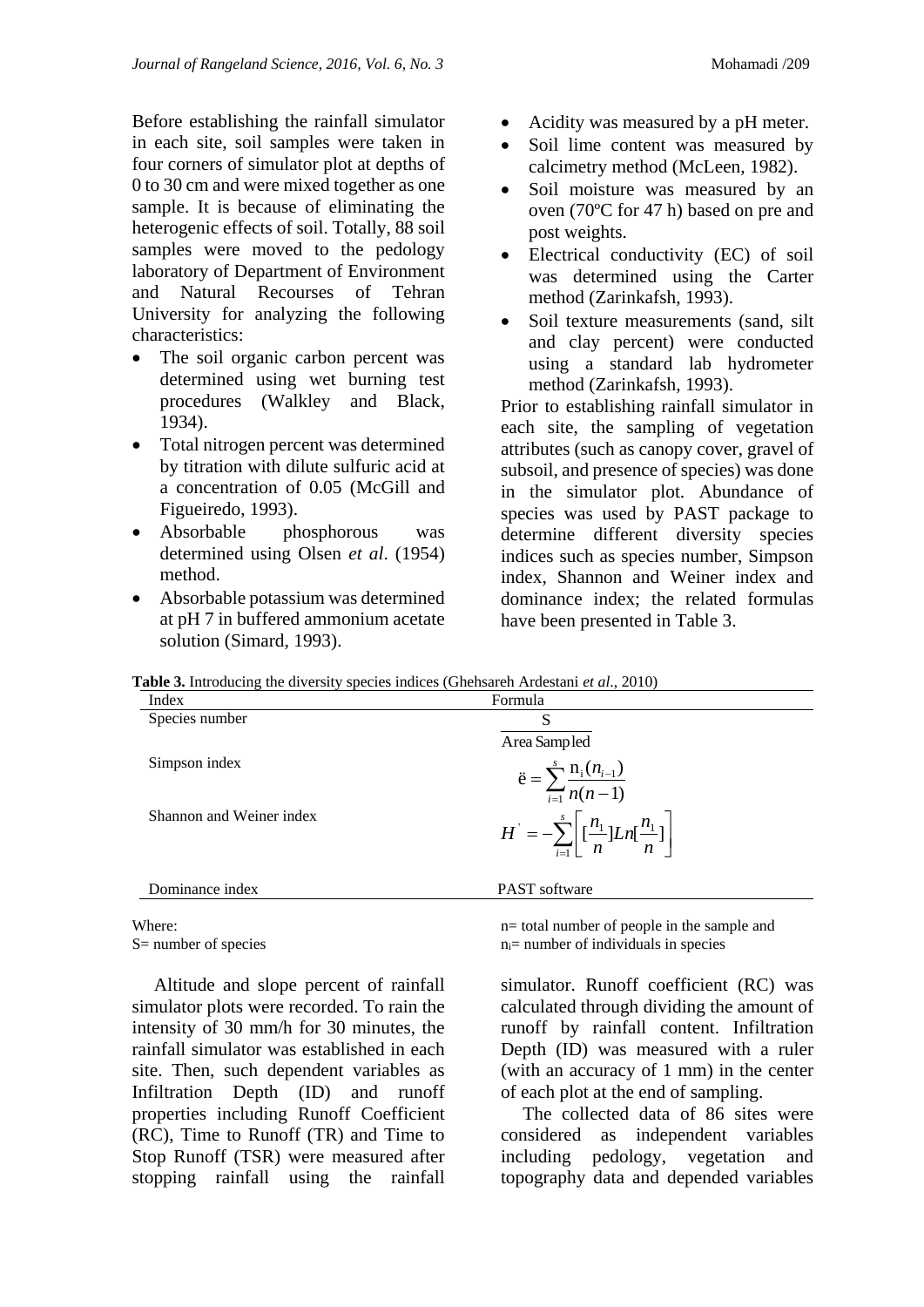involving the measurements of rainfall simulator provided as a matrix. SPSS 16 software was utilized for the correlation and regression analyses (71 sites). The best regression model was introduced using multivariate linear regression at stepwise method based on  $\mathbb{R}^2$ . Validation test was performed on data for 15 sites (5 sites from each region) using RMSE (root of mean square error), MBE (mean bias error) and MAE (mean absolute error) indices with the following formulas (Issak and Srivastava, 1989).

#### **Results**

Statistical characteristics of all dependent and independent variables are shown in Table 4. Variation ranges of dependent variables such as RC (%), TR (min), TSR (min) and ID (cm) were given as 89, 35.5, 1.5 and 9.2, respectively. Higher range of variation estimated as 1124 m in the independent variables was belonged to altitude.

| Table 4. Descriptive Statistics of all studied variables |  |
|----------------------------------------------------------|--|
|----------------------------------------------------------|--|

| Variable type | Variables                      | Mean    | Minimum | Maximum | Standard  |
|---------------|--------------------------------|---------|---------|---------|-----------|
|               |                                |         |         |         | deviation |
|               | Altitude (m)                   | 1899    | 1187.0  | 2311.0  | 241.06    |
| Independent   | Slope $(\%)$                   | 30.6385 | 9.00    | 51.00   | 11.61     |
|               | Pavement (%)                   | 13.2064 | 0.00    | 70.00   | 16.06     |
|               | Canopy cover (%)               | 35.64   | 0.00    | 80.00   | 19.47     |
|               | Soil moisture (%)              | 5.49    | 2.00    | 16.00   | 3.08      |
|               | Electrical conductivity (ds/m) | 0.77    | 0.25    | 6.10    | 1.21      |
|               | Calcareous content (%)         | 13.82   | 1.70    | 28.30   | 8.36      |
|               | Gypsum content (%)             | 57.53   | 1.60    | 76.40   | 23.35     |
|               | Organic carbon (%)             | 1.013   | 0.11    | 1.94    | 0.532     |
|               | Total nitrogen (%)             | 0.058   | 0.02    | 0.13    | 0.028     |
|               | Available phosphorus           | 18.91   | 9.70    | 30.00   | 6.28      |
|               | (mg/kg)                        |         |         |         |           |
|               | Available potassium (mg/kg)    | 307.25  | 144.0   | 779.0   | 126.78    |
|               | Sand $(\%)$                    | 48.70   | 10.00   | 76.00   | 21.02     |
|               | $Silt(\%)$                     | 26.25   | 6.00    | 42.00   | 9.63      |
|               | Clay $(\%)$                    | 25.04   | 2.00    | 56.00   | 15.91     |
|               | $Na+$ cation                   | 2.151   | 0.29    | 18.90   | 4.48      |
|               | $Ca^{++}$ cation               | 6.087   | 1.40    | 41.60   | 9.26      |
|               | Species number                 | 4.297   | 1.00    | 10.00   | 1.81      |
|               | Dominance index                | 0.461   | 0.13    | 1.00    | 0.206     |
|               | Shannon and Weiner index       | 1.007   | 0.00    | 2.17    | 0.463     |
|               | Simpson index                  | 0.539   | 0.00    | 0.87    | 0.206     |
|               | Runoff Coefficient (RC)        | 34.04   | 5.50    | 95.00   | 23.76     |
| Dependent     | Time to Runoff (TR) (min)      | 14.25   | 4.50    | 40.00   | 7.32      |
|               | Time to Stop Runoff (TSR)      | 1.03    | 0.30    | 1.80    | 0.386     |
|               | (min)                          |         |         |         |           |
|               | Infiltration Depth ID (cm)     | 5.84    | 1.80    | 11.00   | 2.28      |

The Pearson correlation was estimated for soil variables (Table 5), the correlation between pedology, vegetation, topography plant diversity and runoff characteristics (Table 6) and the correlation between environment, plant diversity, runoff characteristics and soil properties (Table 7).

Pearson correlation of soil variables (Table 5) showed that soil moisture was negatively correlated with organic carbon. A positive correlation was obtained between soil moisture and K  $(P<0.01)$ .

Soil EC was negatively associated with total nitrogen  $(P<0.05)$  and sand content (P<0.01). There were also positive correlations between EC and silt percent,  $Na<sup>+</sup>$  and  $Ca<sup>++</sup>$  (P<0.01). Calcareous content had positive correlations with gypsum, clay and silt content and a negative correlation with sand content (P<0.01). Gypsum was negatively correlated with sand percent, total nitrogen and positively correlated with clay and silt content  $(P<0.01)$ . Organic carbon was ppositively correlated with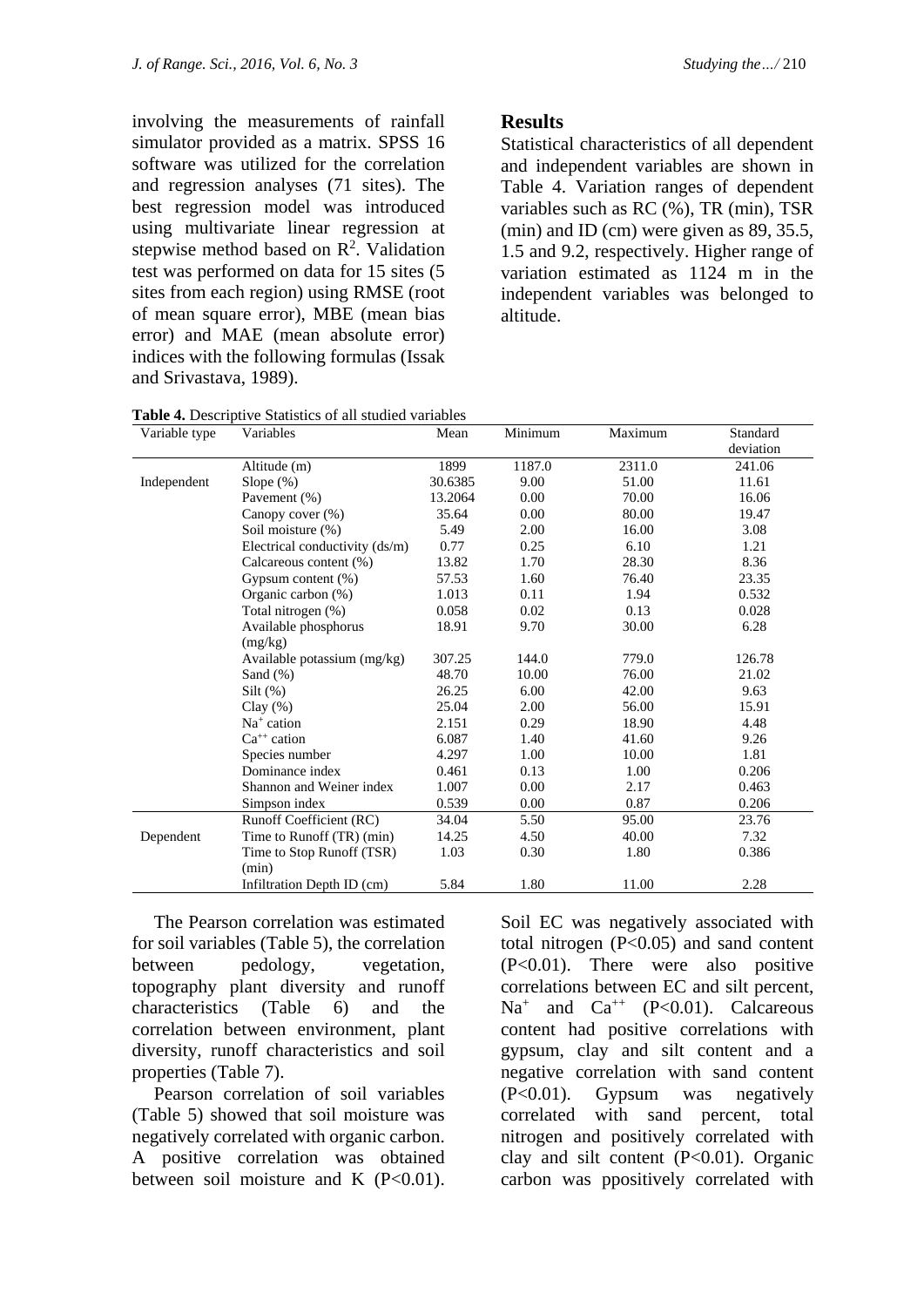total nitrogen  $(P<0.01)$  and negatively correlated with  $Ca^{++}$  (P<0.05). Total nitrogen was negatively correlated with Na<sup>+</sup> and Ca<sup>++</sup> (P<0.05) and positively related to P and K ( $P<0.01$ ). P had positive correlations with K and clay percent and was negatively correlated with Na<sup>+</sup> (P<0.01). K had a negative correlation with sand percent  $(P<0.05)$  and was positively correlated with clay percent (P<0.01). Sand percent was negatively correlated with silt, clay and  $Ca^{++}$ . Silt percent was positively correlated with clay percent (P<0.01) and  $Na^+$  and  $Ca^{++}$ (P<0.05). A positive correlation was observed between clay percent and  $Ca^{++}$  $(P<0.01)$ .

Pearson correlation between pedology, vegetation and topography plant diversity and runoff characteristics was illustrated in (Table 6). There was a negative relationship between the altitude and dominance index. Altitude had positive relationships with canopy cover  $(P<0.05)$ , species number, Shannon Weiner index and Simpson index  $(P<0.01)$ . There was a negative correlation between Altitude and ID. Slope degree was negatively correlated to ID and TSR. A negative relationship was seen between pavement percent and canopy cover  $(P<0.05)$ . Canopy cover was negatively correlated with dominance index and positively correlated to species number, Shannon Weiner index and Simpson index (P<0.05). Canopy cover was negatively correlated with RI and positively correlated with TR and TSR  $(P<0.01)$ . Species number was positively correlated with dominance index, TR, TSR and negatively correlated with Shannon Weiner and Simpson indicators and RI (P<0.01). There was a negative relationship between dominance index, Shannon Weiner and Simpson indicators (P<0.01). Shannon Weiner index and Simpson index had a positive relationship (P<0.01). Runoff coefficient had negative relationships with TR, TSR and ID. A positive relationship was observed

between TR and TSR. Pearson correlation between environment, plant diversity, runoff characteristics and soil properties (Table 7) showed that soil moisture was negatively associated with canopy cover and dependent variables (including RI, TR and TSR). EC was negatively correlated with Altitude, pavement percent, species number, Shannon Weiner and Simpson index and positively correlated with dominance index  $(P<0.01)$ . Calcareous had negatively correlated with slope and pavement percent. Organic carbon was positively correlated with TR, TSR and ID and negatively correlated with RI, canopy cover and species number  $(P<0.01)$ . Total nitrogen had positive relations to Simpson index and RI and a negative relation to dominance index  $(P<0.05)$ . A negative correlation was observed between P and dominance index and positive correlation with altitude and Simpson index. P was negatively correlated with TR and positively correlated with RI. Results showed a negative relationship between K and pavement percent. K had also a negative relationship with TR and a positive relationship to RI. In spite of clay percent, sand percent had a negative relationship with TSR and positive relationship to pavement percent. There was a negative correlation between silt percent and pavement percent. There was a positive relationship between Na<sup>+</sup> and dominance index.  $Na<sup>+</sup>$  was negatively correlated with Altitude, species number, Shannon Weiner index and Simpson index.

The results of Pearson correlation indicated that all dependent variables of this research (as RC, TR, TSR and ID) had a significant correlation with soil organic carbon variable. Additionally, independent variables including canopy cover, number of species, soil moisture were correlated to all dependent variables of runoff properties (as RC, TR and TSR). Available soil K and P had a significant correlation to RC and TR. Soil texture properties such as clay and sand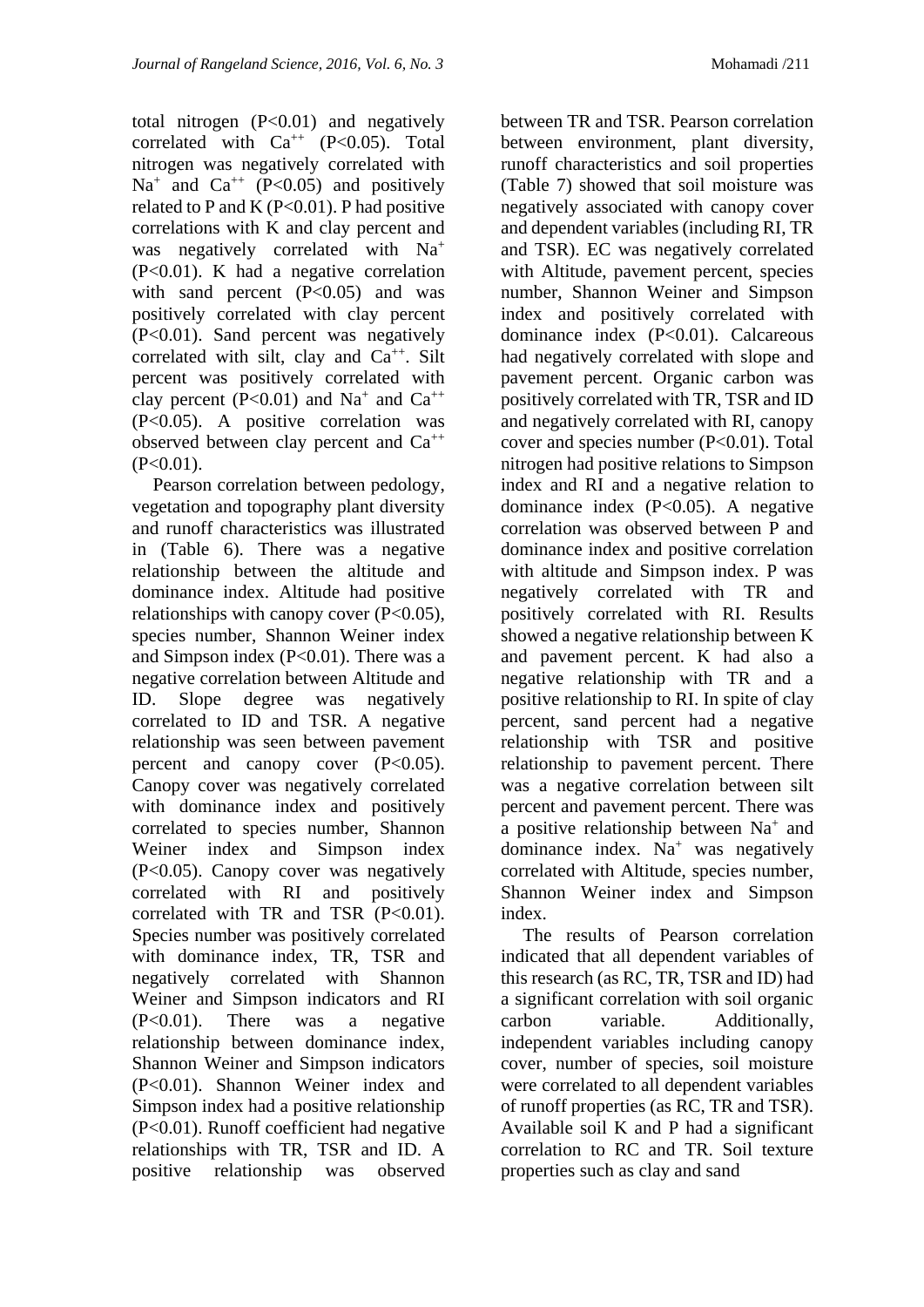percent were correlated to TSR as a dependent variable and topographic factors such as height and slope had significant relationships with ID as a dependent variable.

The best regression models for four dependent variables including RC, TR, TSR and ID are illustrated in Table 8. According to the regression models, such factors as canopy cover, sand content, organic carbon, clay content and total nitrogen content of soil explained RC variations. Factors including sand content, soil moisture, soil calcareous content, number of species and Shannon species diversity index were involved in TR regression model.

Additionally, such variables as clay, organic carbon and gypsum content of soil represented variations of TSR and such variables as slope, altitude, organic carbon and silt content of soil explained ID changes as a dependent variable.

The best equation fitted between the observed and estimated data in addition to the other validation indices was illustrated for all dependent variables in Fig. 3. According to the results, the highest coefficient of determination  $(R^2)$  was equivalent to 82% and related to TSR regression model.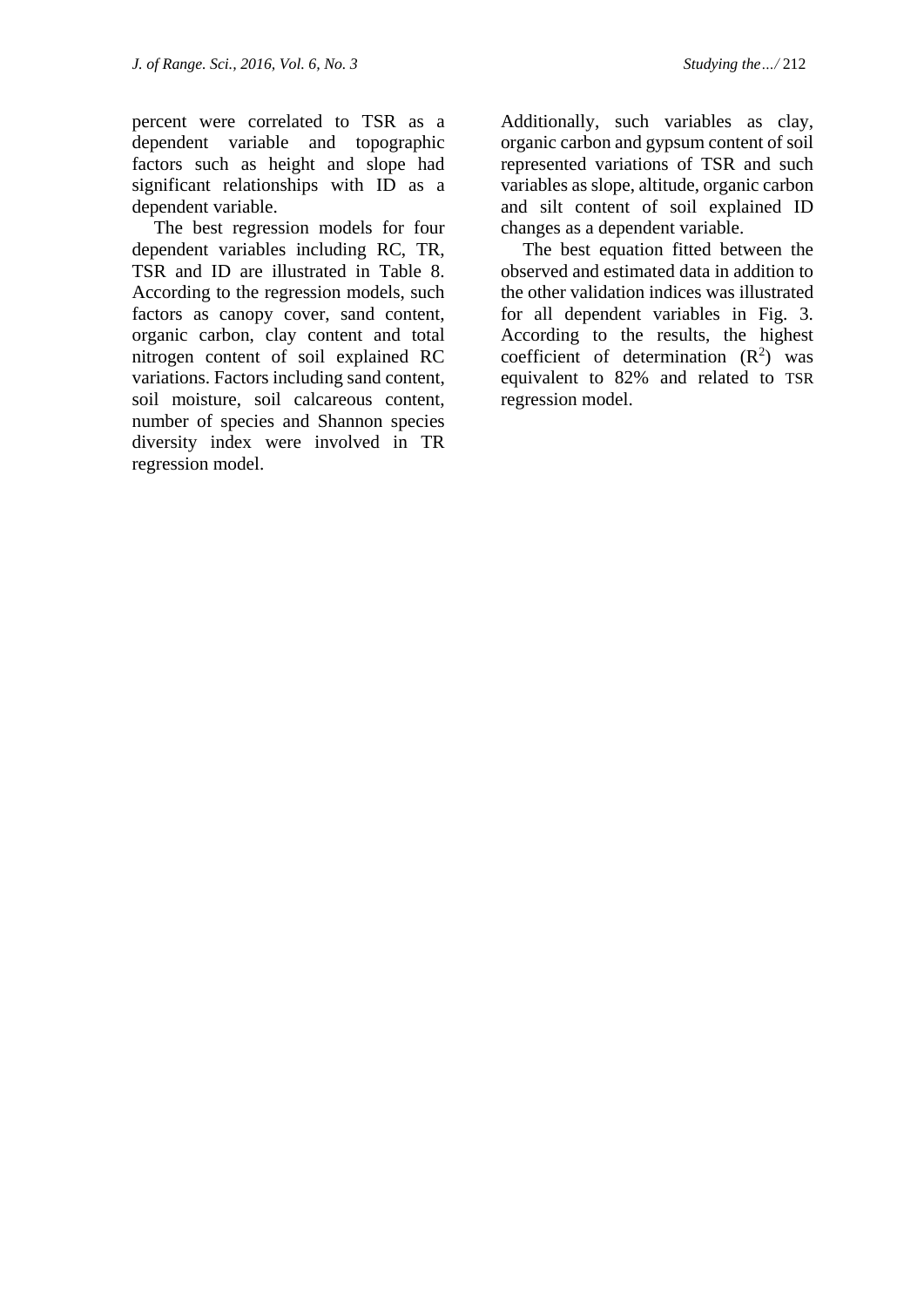| Variables          | Soil      | EC                   | Calcareous  | Gypsum     | OC        | N                    | D          | K                    | Sand       | Silt             | Clay      | $Na+$    |
|--------------------|-----------|----------------------|-------------|------------|-----------|----------------------|------------|----------------------|------------|------------------|-----------|----------|
|                    | moisture  | (ds/m)               | $(\%)$      | $(\%)$     | $(\%)$    | (%)                  | (mg/kg)    | (mg/kg)              | (% )       | (%)              | $(\%)$    | cation   |
| $EC$ (ds/m)        | 0.08      |                      |             |            |           |                      |            |                      |            |                  |           |          |
| Calcareous%)       | 0.12      | 0.22                 |             |            |           |                      |            |                      |            |                  |           |          |
| Gypsum $(\%)$      | $-0.13$   | 0.018                | $0.50^{**}$ |            |           |                      |            |                      |            |                  |           |          |
| Organic carbon (%) | $-0.62**$ | $-0.22$              | $-0.01$     | 0.02       |           |                      |            |                      |            |                  |           |          |
| N(%)               | $-0.07$   | $-0.25$ <sup>*</sup> | $-0.14$     | $-0.31***$ | $0.33***$ |                      |            |                      |            |                  |           |          |
| P(mg/kg)           | 0.163     | $-0.11$              | $-0.08$     | $-0.07$    | $-0.10$   | $0.47***$            |            |                      |            |                  |           |          |
| $K$ (mg/kg)        | $0.33***$ | $0.31***$            | 0.156       | $-0.07$    | 0.01      | $0.26^*$             | $0.30**$   |                      |            |                  |           |          |
| Sand $(\%)$        | $-0.01$   | $-0.31***$           | $-0.67**$   | $-0.47**$  | 0.17      | 0.20                 | $-0.18$    | $-0.25$ <sup>*</sup> |            |                  |           |          |
| Silt $(\%)$        | $-0.01$   | $0.32**$             | $0.61$ **   | $0.42$ *   | $-0.05$   | $-0.09$              | $-0.13$    | 0.06                 | $-0.69$ ** |                  |           |          |
| Clay $(\% )$       | 0.03      | 0.22                 | $0.50^{**}$ | $0.36^{*}$ | $-0.20$   | $-0.21$              | $0.32$ **  | $0.29*$              | $-0.90$ ** | $0.31***$        |           |          |
| $Na+$ cation       | $-0.01$   | $0.84***$            | 0.18        | 0.18       | $-0.16$   | $-0.29$ <sup>*</sup> | $-0.38***$ | 0.21                 | $-0.19$    | $0.27^{\degree}$ | 0.09      |          |
| $Ca^{++}$ cation   | 0.13      | $0.93***$            | 0.18        | 0.18       | $-0.25$   | $-0.24$              | 0.07       | $0.34***$            | $-0.35***$ | $0.25^*$         | $0.31***$ | $0.62**$ |

**Table 5.** Pearson correlation between soil variables

\*, \*\*= Significant at 5%, 1%, respectively

**Table 6.** Pearson correlation between pedology, vegetation and topography plant diversity and runoff characteristics

| Variables                      | Altitude    | Slope      | Pavement             | Canopy               | <b>Species</b> | Dominance  | Shannon   | Simpson | <b>RC</b>            | <b>TR</b> | <b>TSR</b> |
|--------------------------------|-------------|------------|----------------------|----------------------|----------------|------------|-----------|---------|----------------------|-----------|------------|
|                                | (m)         | $(\%)$     | $(\%)$               | cover %              | number         | index      | index     | index   |                      | (min)     | (min)      |
| Slope $(\%)$                   | 0.17        |            |                      |                      |                |            |           |         |                      |           |            |
| Pavement $(\% )$               | $-0.18$     | 0.12       |                      |                      |                |            |           |         |                      |           |            |
| Canopy cover                   | $0.25^*$    | 0.01       | $-0.29$ <sup>*</sup> |                      |                |            |           |         |                      |           |            |
| Species No                     | $0.53***$   | 0.02       | $-0.09$              | $0.43***$            |                |            |           |         |                      |           |            |
| Dominance index                | $-0.47***$  | $-0.13$    | $-0.10$              | $-0.23$ <sup>*</sup> | $-0.62$ **     |            |           |         |                      |           |            |
| Shannon Weiner index           | $0.50^{**}$ | 0.16       | 0.03                 | $0.29$ <sup>*</sup>  | $0.73***$      | $-0.96***$ |           |         |                      |           |            |
| Simpson index                  | $0.47***$   | 0.13       | 0.10                 | $0.23^{\degree}$     | $0.62**$       | $-0.99***$ | $0.96***$ |         |                      |           |            |
| <b>Runoff Coefficient (RC)</b> | 0.12        | $-0.02$    | $-0.13$              | $-0.35***$           | $-0.31***$     | $-0.01$    | $-0.04$   | $-0.02$ |                      |           |            |
| Time to Runoff ((min)          | 0.20        | $-0.11$    | 0.08                 | $0.33***$            | $0.53***$      | $-0.10$    | 0.11      | 0.11    | $-0.57***$           |           |            |
| Time to Stop Runoff (min)      | 0.13        | $-0.25$    | $-0.14$              | $0.36^{**}$          | $0.38***$      | $-0.09$    | 0.11      | 0.09    | $-0.51$ <sup>*</sup> | $0.46***$ |            |
| Infiltration Depth (cm)        | $-0.45***$  | $-0.53***$ | 0.05                 | $-0.11$              | $-0.13$        | 0.16       | $-0.21$   | $-0.16$ | $-0.29$ <sup>*</sup> | 0.15      | $0.26^*$   |

\*, \*\*= Significant at 5%, 1%, respectively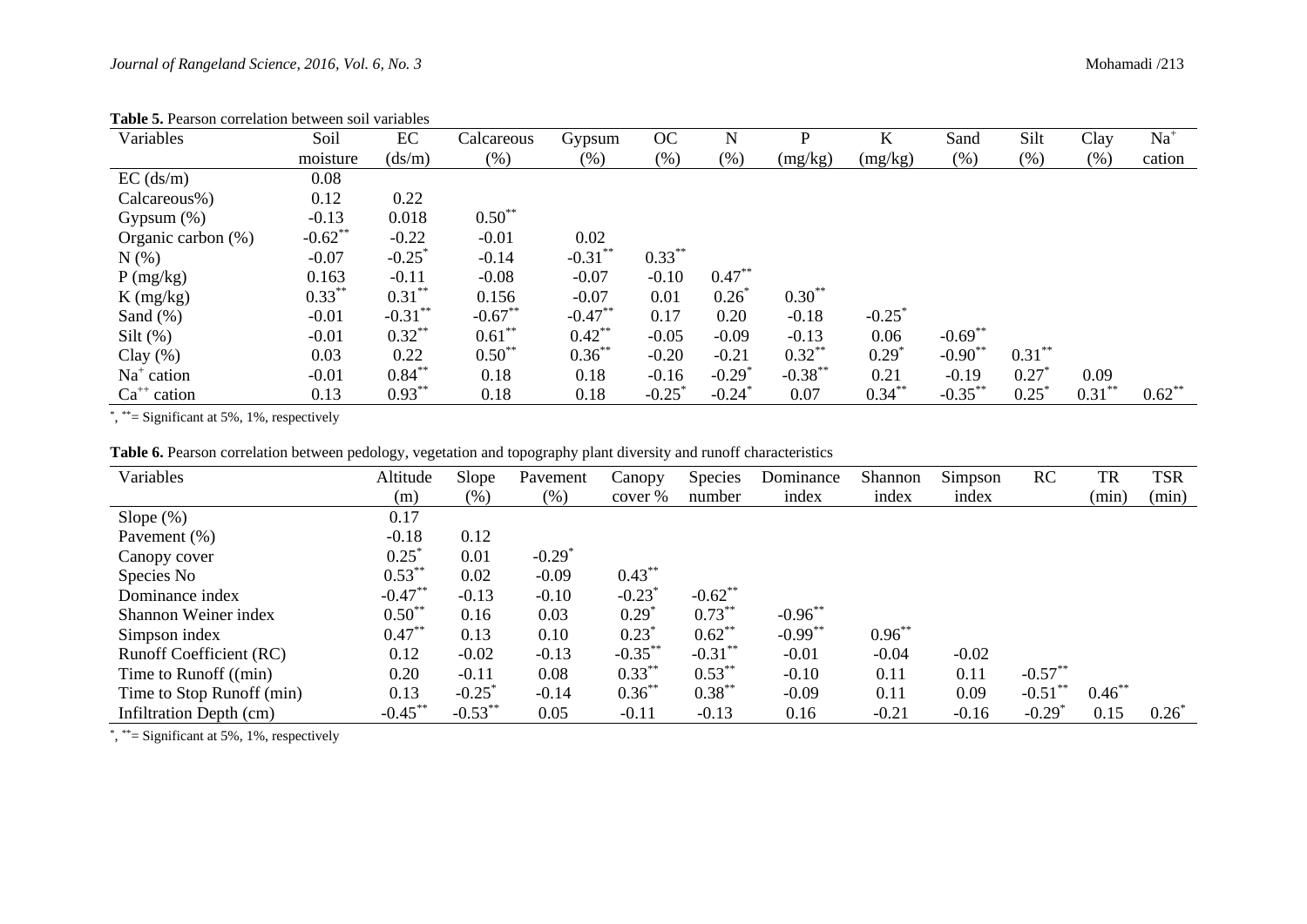| Variables                      | Soil        | EC         | Calcareous | Gypsum  | <b>OC</b>            | N                | P          | K                     | Sand      | Silt                  | Clay      | $Na+$                | $Ca^{++}$            |
|--------------------------------|-------------|------------|------------|---------|----------------------|------------------|------------|-----------------------|-----------|-----------------------|-----------|----------------------|----------------------|
|                                | moisture    | (ds/m)     | (% )       | $(\%)$  | (% )                 | $(\%)$           | (mg/kg)    | (mg/kg)               | (% )      | (%)                   | $(\% )$   | cation               | cation               |
| Altitude (m)                   | $-.027$     | $-0.63***$ | 0.03       | 0.13    | 0.08                 | 0.21             | $0.32***$  | $-0.16$               | $-0.10$   | 0.08                  | 0.08      | $-0.66$ **           | $-0.50**$            |
| Slope $(\%)$                   | $-0.13$     | $-0.11$    | $-0.39***$ | $-0.10$ | $-0.15$              | $-0.08$          | $-.040$    | $-0.22$               | 0.20      | $-0.15$               | $-0.18$   | $-0.08$              | $-0.10$              |
| Pavement (%)                   | $-0.17$     | $-0.23$    | $-0.30^*$  | $-0.13$ | 0.06                 | 0.05             | $-0.10$    | $-0.41$ <sup>**</sup> | $0.48***$ | $-0.43$ <sup>**</sup> | $-0.39**$ | $-0.15$              | $-.241$              |
| Canopy cover (%)               | $-0.30**$   | $-0.05$    | 0.06       | 0.03    | $0.38***$            | 0.27             | $-0.02$    | 0.15                  | $-0.16$   | 0.22                  | 0.08      | $-0.02$              | $-0.04$              |
| Species No                     | $-0.22$     | $-0.31***$ | 0.19       | 0.11    | $0.38^{**}$          | 0.08             | $-0.03$    | $-0.07$               | $-0.03$   | 0.12                  | $-0.02$   | $-0.34$ <sup>*</sup> | $-0.26$              |
| Dominance index                | 0.03        | $0.32***$  | $-0.11$    | $-0.14$ | $0 - .09$            | $-0.24$          | $-0.25$    | $-0.03$               | 0.01      | $-0.07$               | 0.04      | $0.30^{**}$          | $0.29$ <sup>*</sup>  |
| Shannon Weiner                 | $-0.04$     | $-0.31***$ | 0.11       | 0.08    | 0.10                 | 0.22             | 0.22       | 0.04                  | $-0.07$   | 0.09                  | $-0.04$   | $-0.31**$            | $-0.28$ <sup>*</sup> |
| Simpson index                  | $-0.03$     | $-0.32$ ** | 0.11       | 0.13    | 0.09                 | $0.24^{*}$       | $0.25^*$   | 0.03                  | $-0.02$   | 0.07                  | $-0.04$   | $-.31***$            | $-0.29$ <sup>*</sup> |
| <b>Runoff Coefficient (RC)</b> | $0.76^{**}$ | 0.05       | 0.06       | $-0.14$ | $-0.60$ <sup>*</sup> | $0.23^{\degree}$ | $0.39***$  | 0.27                  | $-0.11$   | 0.06                  | 0.14      | $-.039$              | 0.10                 |
| Time to Runoff (min)           | $-0.47***$  | $-0.22$    | 0.07       | 0.15    | $0.54***$            | $-0.11$          | $-0.32$ ** | $-0.23$               | 0.10      | $-0.05$               | $-0.10$   | $-.198$              | $-0.20$              |
| Time to Stop Runoff            | $-0.61***$  | $-0.08$    | 0.19       | 0.07    | $0.79***$            | 0.21             | 0.10       | 0.06                  | $-0.25$   | 0.13                  | 0.25      | $-0.08$              | $-0.09$              |
| (min)                          |             |            |            |         |                      |                  |            |                       |           |                       |           |                      |                      |
| Infiltration Depth (cm)        | $-0.11$     | 0.010      | $-0.01$    | $-0.10$ | $0.37***$            | $-0.01$          | $-0.11$    | 0.21                  | 0.16      | $-0.20$               | $-0.09$   | 0.14                 | 0.07                 |

**Table 7.** Pearson correlation between environment, plant diversity and runoff characteristics and soil properties

\*, \*\*= Significant at 5%, 1%, respectively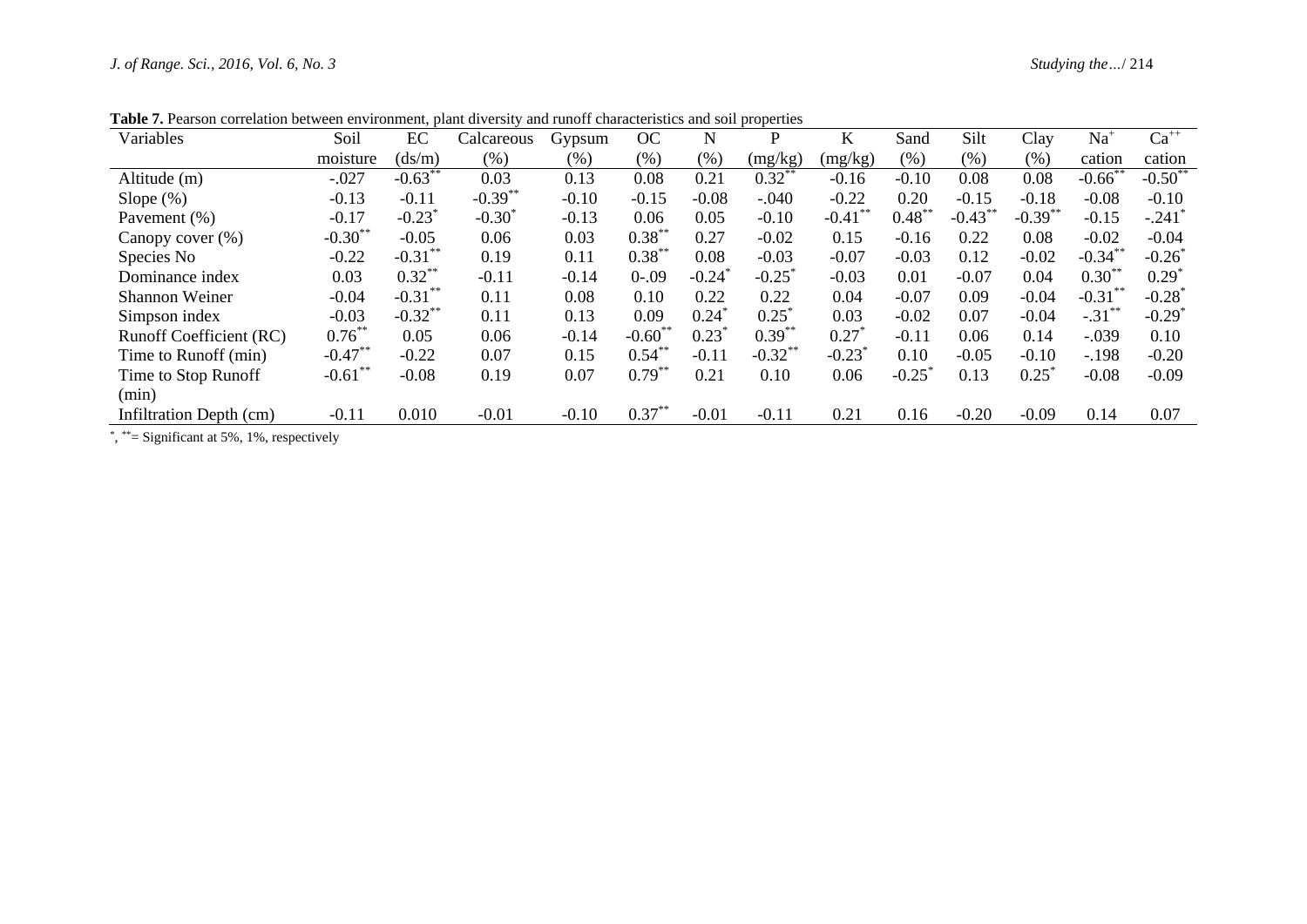$R^2 = 0.7717$ RMSE=11.27 MAE=7.85 MBE=0.075

> $R^2 = 0.6178$ RMSE=1.69 MAE=1.39 MBE=-0.83

| Independent variables                                                                                                                                                                                      | $\mathbb{R}^2$                                                                                                                                                                                                                                                                                                                                                                                                                 | F test                       |
|------------------------------------------------------------------------------------------------------------------------------------------------------------------------------------------------------------|--------------------------------------------------------------------------------------------------------------------------------------------------------------------------------------------------------------------------------------------------------------------------------------------------------------------------------------------------------------------------------------------------------------------------------|------------------------------|
|                                                                                                                                                                                                            |                                                                                                                                                                                                                                                                                                                                                                                                                                |                              |
|                                                                                                                                                                                                            |                                                                                                                                                                                                                                                                                                                                                                                                                                |                              |
|                                                                                                                                                                                                            |                                                                                                                                                                                                                                                                                                                                                                                                                                | 43.35**                      |
|                                                                                                                                                                                                            |                                                                                                                                                                                                                                                                                                                                                                                                                                |                              |
|                                                                                                                                                                                                            |                                                                                                                                                                                                                                                                                                                                                                                                                                |                              |
|                                                                                                                                                                                                            |                                                                                                                                                                                                                                                                                                                                                                                                                                |                              |
|                                                                                                                                                                                                            |                                                                                                                                                                                                                                                                                                                                                                                                                                |                              |
|                                                                                                                                                                                                            |                                                                                                                                                                                                                                                                                                                                                                                                                                | 34.07**                      |
| $X3 =$ Shannon index                                                                                                                                                                                       |                                                                                                                                                                                                                                                                                                                                                                                                                                |                              |
|                                                                                                                                                                                                            |                                                                                                                                                                                                                                                                                                                                                                                                                                |                              |
| $X5=$ Calcareous content $(\%)$                                                                                                                                                                            |                                                                                                                                                                                                                                                                                                                                                                                                                                |                              |
|                                                                                                                                                                                                            |                                                                                                                                                                                                                                                                                                                                                                                                                                |                              |
|                                                                                                                                                                                                            |                                                                                                                                                                                                                                                                                                                                                                                                                                | 99.38**                      |
|                                                                                                                                                                                                            |                                                                                                                                                                                                                                                                                                                                                                                                                                |                              |
|                                                                                                                                                                                                            |                                                                                                                                                                                                                                                                                                                                                                                                                                |                              |
|                                                                                                                                                                                                            |                                                                                                                                                                                                                                                                                                                                                                                                                                |                              |
|                                                                                                                                                                                                            |                                                                                                                                                                                                                                                                                                                                                                                                                                | $24.07**$                    |
|                                                                                                                                                                                                            |                                                                                                                                                                                                                                                                                                                                                                                                                                |                              |
|                                                                                                                                                                                                            |                                                                                                                                                                                                                                                                                                                                                                                                                                |                              |
| Regression model<br>$RC = 7.97 + 3.92X1 - 14.3X2 +$<br>344.9X3-0.215X4+0.25X5<br>$TR = 2.38 + 2.87X1 - 0.70X2$<br>4.29X3+0.099X4+0.19X5<br>$TSR = 0.194 + 0.65X1 + 0.012X2$<br>$ID=15.41-0.087X1-0.004X2+$ | $X1 = Soil moisture (\%)$<br>$X2 =$ Organic carbon $(\%)$<br>$X3 = Total nitrogen (\%)$<br>$X4 =$ Canopy cover $(\%)$<br>$X5 = Clay content (%)$<br>$X1 =$ Species number<br>$X2 =$ Soil moisture $(\%)$<br>$X4 = Sand content (%)$<br>$X1 =$ Organic carbon $(\%)$<br>$X2 = Clay content (%)$<br>$X3=Gy$ sum content $(\%)$<br>$X1 = Slope(%)$<br>$X2 = Height(m)$<br>$X3 =$ Organic carbon $(\%)$<br>$X4 = Silt content (%)$ | 0.77<br>0.73<br>0.82<br>0.60 |

**Table 8.** The final regression equations of dependent variables using stepwise regression model

\*\*= Regression coefficient is ssignificant at 1% probability leve.



**Time to Runoff**

**Runoff Coefficient**

**Fig. 3.** Estimated and observed data of regression model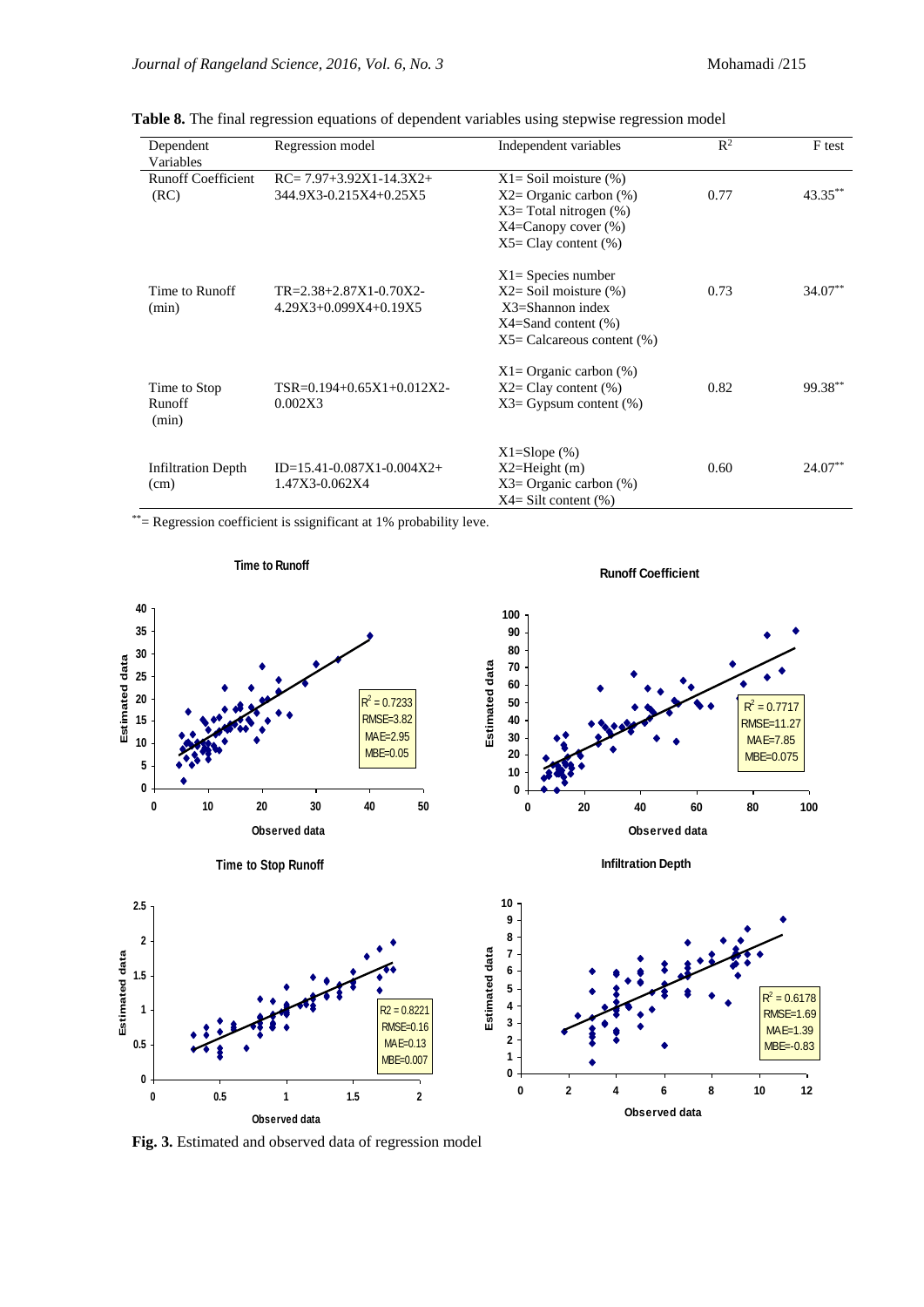#### **Discussion Runoff Coefficient**

Based on the constant rainfall intensity given as 30 mm/h for 30 min, the findings of runoff coefficient revealed that 77% runoff coefficient variations can be explained by such factors as canopy cover, sand content, organic carbon, clay content and total nitrogen content of soil. Runoff coefficient affectability from such variables as soil organic matter and soil texture (Santos *et al.,* 2003; Vaezi *et al.,* 2008; Kavian *et al.,* 2010), antecedent moisture content of soil (Castillo *et al.,* 2003; Kavian *et al.,* 2010), and vegetation type (Foltz *et al.,* 2009; Puigdefbregas, 2005; Wei *et al.,* 2007; Najafian *et al.,* 2010) has been previously reported. Thus, the results are consistent with these studies. Additionally, a regression model of runoff volume variable has been presented by antecedent moisture content of soil and vegetation density in Golestan of Alborze province (Vahabi and Mahdian, 2009). In fact, soil moisture content is an important factor for controlling and dictating the vegetation structure, soil processes (Li *et al.,* 2008), vegetation and biogeochemical processes (Stavi *et al.,* 2008) in the arid and semiarid rangeland ecosystems. Thus, soil moisture content has been reported as an effective factor in runoff coefficient in the semi-arid ecosystem (Castillo *et al.,* 2003; Ceballos and Schnabel, 1998).

Regression model of runoff coefficient showed a significant relationship between runoff coefficient and total nitrogen of soil. Pearson coefficient test illustrated a meaningful relationship between runoff coefficient and four variables of soil chemical properties such as total nitrogen, organic carbon, K and P. Therefore, continuous management of soil and conservation of soil quality are suggested to all natural resources managers in order to decrease the runoff coefficient. Thus, a range manager could decrease the runoff coefficient not only through improving the vegetation in rangeland ecosystems via

proper stocking rate, but also through enhancing the soil quality via this management tool.

#### **Time to runoff**

Results of this research indicate that soil factors such as sand content, moist content and calcareous content in addition to vegetation factors such as number of species and Shannon species diversity indices presented 73% variations of time to runoff beginning after rainfall. Effective roles of soil texture and soil organic matter in time to runoff (Matinez, 1998) and roles of soil antecedent moisture content in time to runoff (Zhao *et al.,* 2014) have been previously reported. Sharifi *et al.* (2004) noted that canopy cover and soil texture variables determined time to runoff factor. Thus, the results agreed with these studies.

Zhao *et al.* (2014) declared that time to runoff has been negatively related to antecedent moisture content of soil and has been changed according to the species type. Time to runoff has been increased in *Lolium perenne* vegetative type in comparison to *Triticum aestivum* and *Medicago sativa*.

Considering the existence of a significant relationship between time to runoff, species number and Shannon diversity indices, the results of this research were consistent with Zoa *et al.* (2014) studies. The interaction between diversity index and slope (Chaplot and Le Bissonnais, 2003) showed that slope variable had no significant impact on time to runoff in this research. Thus, identifying the interaction between diversity index and slope concerning the time to runoff is suggested.

Duo to the effect of Shannon diversity index on time to runoff through different systems of root and aerial part, we suggest that the effect of species type is separately investigated with respect to time to runoff. Also, managers and related offices should focus on species diversity index for decreasing the flood hazard.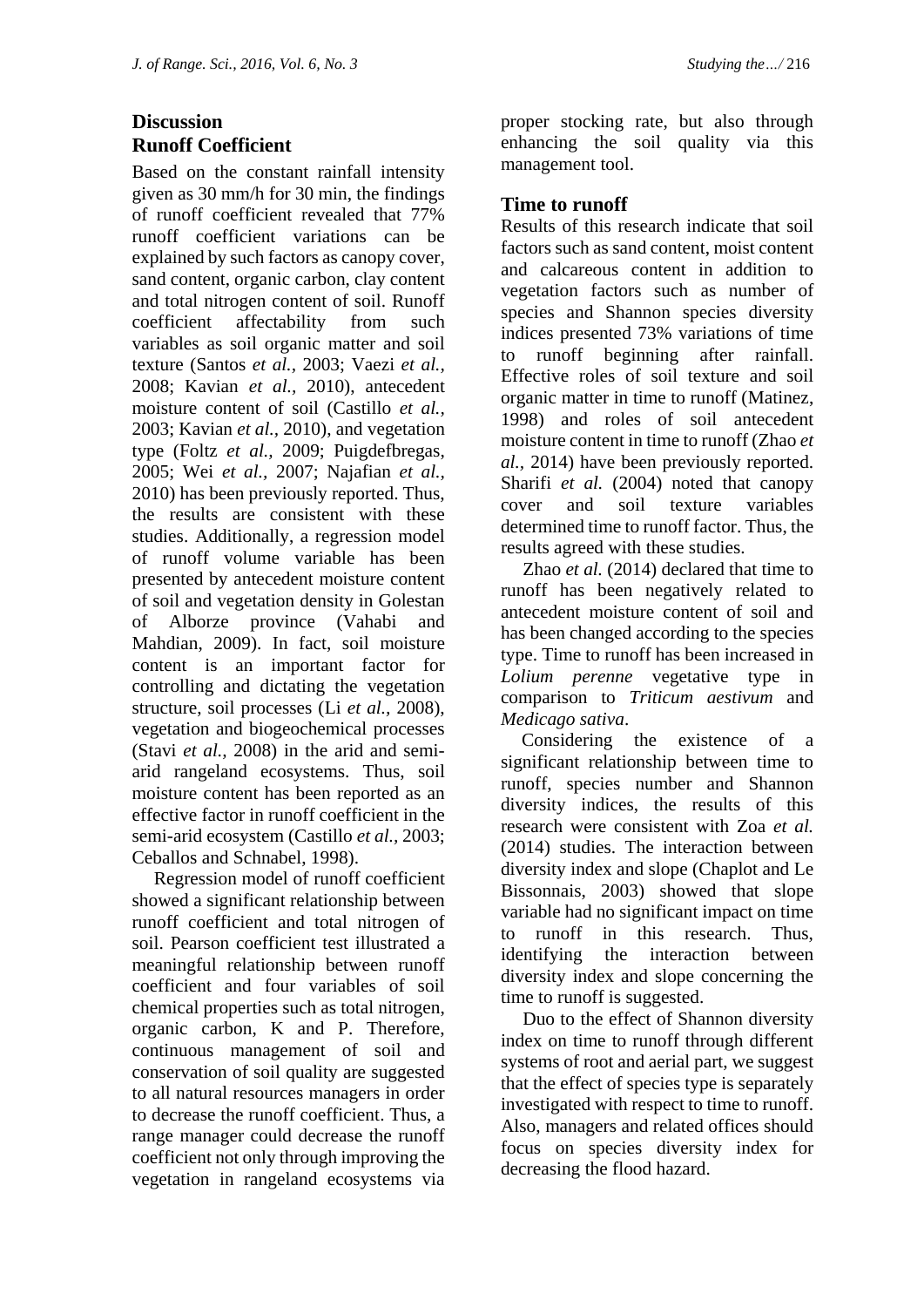#### **Time to stop runoff after stopping rainfall**

Results indicated that such variables as clay content, organic carbon and gypsum content of soil explain 82% variations of time to stop runoff after stopping rainfall. Considering the middling of both canopy cover and species diversity index concerning all runoff hydrologic variables including RC, TR and TSR, our findings suggest that the related operation offices have special plans regardless to the inherent relation between hydrological and range management factors. In order to decrease the runoff and flood by the related executive organs to natural ecosystems, all hazards such as overgrazing which may threaten species number, species diversity and canopy cover factors must be focused.

According to significant roles of soil structure factors including soil organic carbon and soil gypsum content in the related regression model, our results suggest that the time to stop runoff after stopping rainfall variable must be separately investigated in soils with different structures.

#### **Infiltration depth**

According to the results, 60% variations of infiltration depth were explained by such parameters as slope, altitude, organic carbon and silt content of soil. Despite organic matter when silt content, slope and altitude increased, the infiltration depth decreased. Actual effect of slope on runoff and sediment delivery ratio may depend on soil antecedent moisture content (Defersha and Melesse, 2012; Chaplot and Le Bissonnais, 2003). Perhaps, because of the rapid flow of water of rainfall in the first slope length in steep lands, the opportunity for infiltration is decreased (Rezaei, 2010). To investigate the interaction of slope length and slope percent to infiltration depth is suggested. Due to higher maintenance of water by soil organic carbon, infiltration

depth increases in soil with higher soil organic carbon. Silt content of soil causes the increased soil erodibility as well as decreased infiltration depth.

#### **Conclusion**

Due to the acceptable accuracy and low error of regression models and the proximity of estimated data to the observed ones in validation section for parameters of RC, TR and TSR, the application of related regression models to determine the mentioned parameters for the same areas is possible.

It seems that considering more factors of soil structure such as soil particle size that are not included in this study as an input variable can enhance the accuracy of model related to depth of water infiltration in the soil.

Accordingly, it is suggested that besides organic carbon, gypsum and lime of soil that have fundamental roles in soil structure, and such parameters as soil particle size as an input variable should be considered in future studies regarding depth of water infiltration in the soil.

With regard to the significant correlation between species diversity index (species number) and TSR, maintenance of the Shannon species diversity index in TR regression model and focus on canopy cover in most of the related studies, there is a suggestion for the researchers to apply species diversity indices in future studies regarding runoff. There is also a suggestion for executive agencies to maintain species diversity indices in pasture ecosystems that can be considered as research innovations specified for this study.

#### **Literature Cited**

- Abdinejad, P., Fiznia, S., Pyrowan, H., Fayazi, F., Shabani, T., 2010. An investigation of factors affecting runoff generation in Zanjan province marl units of formations geological using simulation rainfall. *Watershed Management Researches.* 1(2): 31-51. (In Persian).
- Aqil, M., Kita, I., Yano, A., Nishiyama, S., 2007. A comparative study of artificial neural networks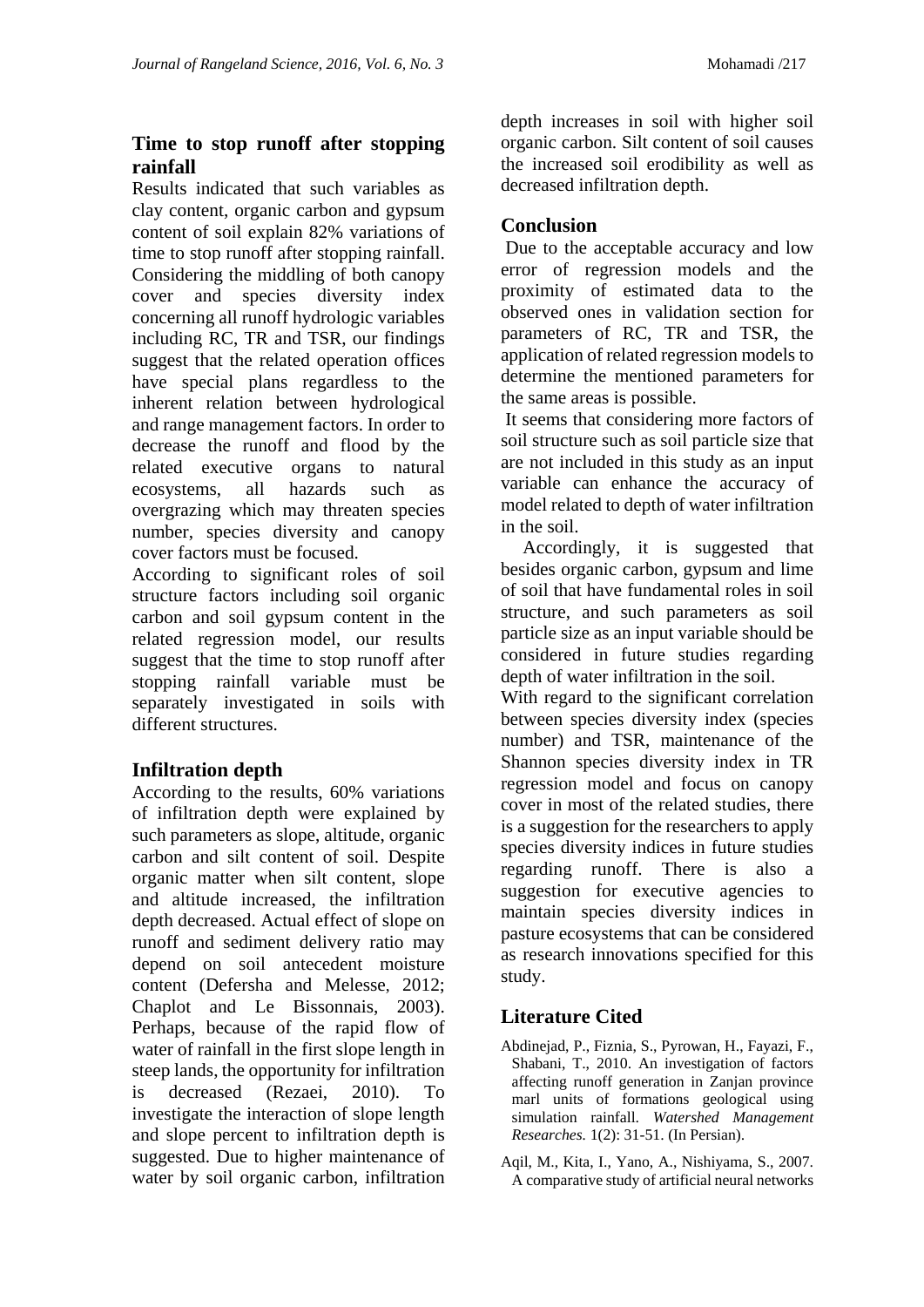and neuron-fuzzy in continuous modeling of the daily and hourly behavior of runoff. *Jour. Hydrology,* 337: 22– 34.

- Castillo, V.M., Go´mez-Plaza, A., Martı´nez-Mena, M., 2003. The role of antecedent soil water content in the runoff response of semi arid catchments: a simulation approach. *Jour. Hydrology,* 284: 114– 130.
- Ceballos, A., Schnabel, S., 1998. Hydrological behavior of small catchments in the dehesa land use system (Extremadura, SW Spain). *Jour. Hydrology,* 210: 146–160.
- Chaplot, V.A.M., Le Bissonnais, Y., 2003. Runoff features for inter rill erosion at different rainfall intensities, slope lengths, and gradients in an agricultural loess hill slope*. Soil Science Society of America Jour.,* 67: 844–851.
- Dastorani, M.T. Sharifi darani, H., Talebi, A., Moghadamnia, A.R., 2011. Evaluation of the application of artificial neural networks and adaptive neuro-fuzzy inference systems for rainfall-runoff modeling in Zayandeh Rood dam basin. *Water & Waste Jour.,* 22(4): 114- 125. (In Persian).
- Defersha, M.B., Melesse, A.M., 2012. Effect of rainfall intensity, slope and antecedent moisture content on sediment concentration and sediment enrichment ratio. *Catena,* 90: 47–52.
- Foltz, R.B., Copeland, N.S., Elliot, W.J., 2009. Reopening abandoned forest roads in northern Idaho, USA: Quantification of runoff, sediment concentration, infiltration, and interrill erosion parameters. *Jour. Environmental Management,* 90: 2542 2550.
- Ghehsareh Ardestani, E., Bassiri, M., Tarkesh, M., Borhani, M., 2010. Distributions of species diversity abundance models and relationship between ecological factors with Hill (1 N) species diversity index in 4 range sites of Isfahan province. *Jour. Range and Watershed Management*, 63(3): 387-397. (In Persian)
- Habibzade, A., Nikjou, M.R., Peyrevan, H.R., 2013. Investigating the runoff and sediment yield in marl formation of East Azarbaeyjan. *Management and Geography Jour.,* 17(43): 71- 91. (In Persian).
- Issak, E.H., Srivastava, R.M., 1989. An introduction to applied geostatistics. Oxford University Press, 561p.
- Jafari, M., Vafakhah, M., Abghari, H., Tavasoli, A., 2012. Storm runoff coefficient prediction using neural networks in Barerieh watershed of Neyshaboor. *Jour. Iranian Natural Ecosystems,* 2(3): 85-97. (In Persian).
- Kavian, A., Azmodeh, A., Soleimani, K., Vahabzadeh, G., 2010. Effect of soil properties on runoff and soil erosion in forest lands. *Jour. Range and Watershed Management,* 63 (1): 89- 104. (In Persian).
- Lang, J., Schick, A. P., Leibundgut, C., 1999. A non calibrated rainfall-runoff model for large, arid catchments. *Water Resource Research,* 35(7): 2126-2177.
- Li, C., Hao, X., Zhao, M., Han, G., Willms, W.D., 2008. Influence of historic sheep grazing on vegetation and soil properties of a Desert Steppe in Inner Mongolia. *Agriculture, Ecosystems and Environment,* 128: 109–116.
- Matinez, M., 1998. Factors influencing surface runoff generation in a Mediterranean semi-arid environment. *Chicamp Watershed Spain,* 12(5): 741-745.
- McGill, W.B., Figueiredo, C.T., 1993. Total nitrogen. In: Carter, M.R. (Ed.), Soil Sampling and Methods of Analysis. Lewis Publishers, Boca Rton, F.L, pp: 201-211.
- McLeen, E., 1982. Soil pH and lime requirement. In: Page, A.L. (Ed.), Methods of Soil Analysis. Part 2. Chemical and microbiological properties. Agron, 9, ASSA-SSA, Madison, Wl, USA, pp: 199-223.
- Merz, R., Blölchl, G., 2009. A regional analysis of event runoff coefficients with respect to climate and catchments characteristics in Austria. *Water Reso. Res.,* 45:103-113.
- Najafian, L., Kavian, A., Ghorbani, J., Tamartash, R., 2010. Effect of life form and vegetation cover on runoff and sediment yield in rangelands of Savadkooh region, Mazandaran. *Rangeland,* 4(2): 334-347. (In Persian).
- Nayak, P.C., Sudheer, K.P., Rangan, D.M., Ramasastri. K.S., 2005. Short-term flood forecasting with a neurofuzzy model. *Water Resources Research.,* 30: 15-26.
- Norbiato, D., Borga, M., Merz, R., Blöschl, G., Carton, A., 2009. Controls on event runoff coefficients in the eastern Italian Alps*. Jour. Hydrol,* 375: 312–325.
- Olsen, S.R, Cole, C.V., Watanable, F.S., Dean, L.A., 1954. Estimation of available phosphorus in soils by extraction with sodium bicarbonate. U.S. *Dept, Agr., Cir*, 939 pp.
- Orsham, A., Akhund Ali, A.M., Behnia, A., 2010. Effect of soil antecedent moisture contents on runoff and sedimentation values with simulated rainfall method. *Iranian Jour. Range and Desert Research,* 16(4): 445-455. (In Persian).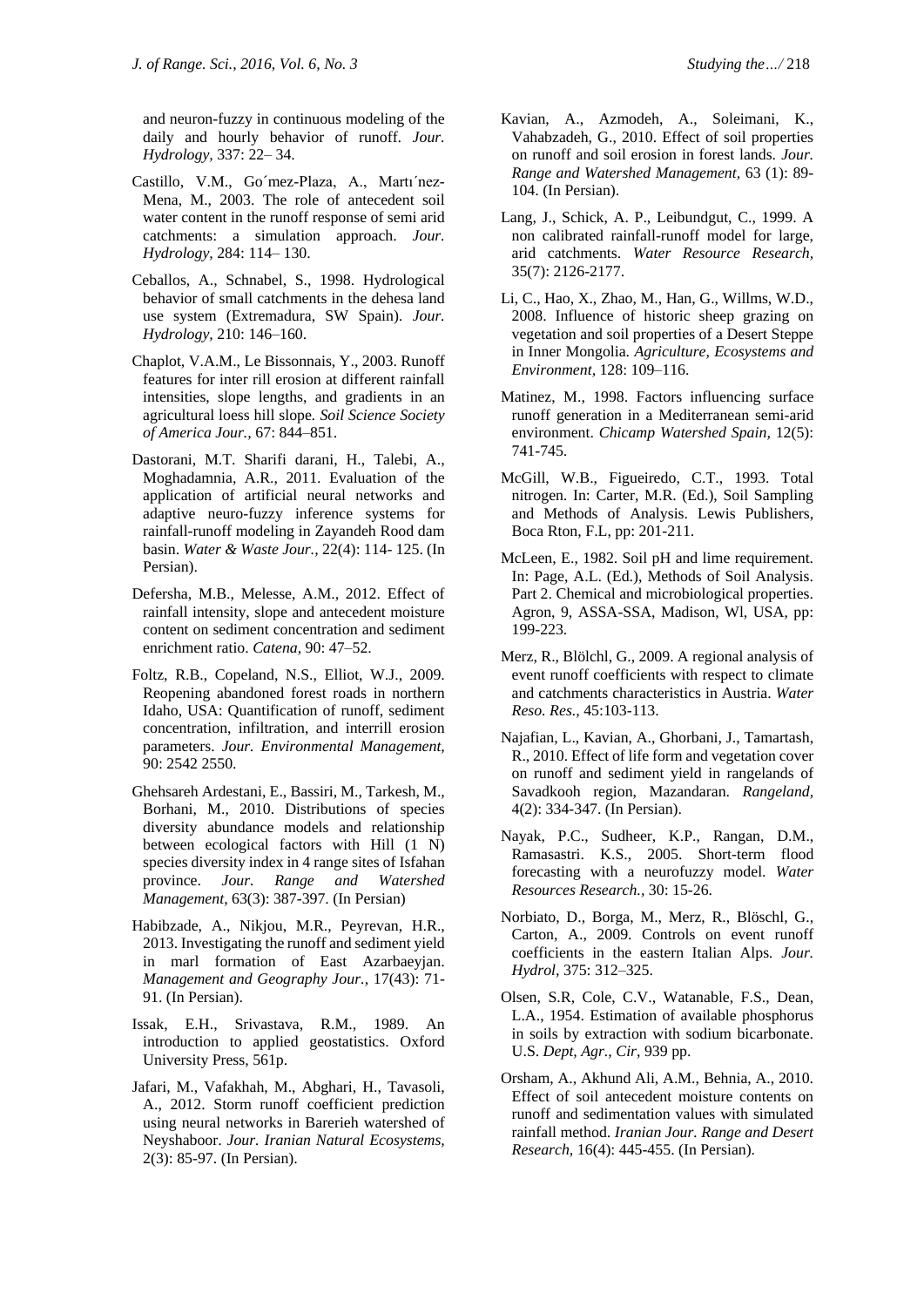- Perez-Latorre, F.J., Castro, L. D., Delgado, A., 2010. A comparison of two variable intensity rainfall simulators for runoff studies. *Soil and Till. Res,* 107: 11-16.
- Puigdefbregas, J., 2005. The role of vegetation patterns in structuring runoff and sediment fluxes in dry lands. *Earth Surface Processes and Landforms,* 30: 133– 147.
- Quansah, C., 1981. The effect of soil type, slope, rain intensity and their interactions on splash detachment and transport. *Jour. Soil Science,* 32: 215–224.
- Rezaei. A., 2011. Mathematical infiltration model in steep undisturbed plots. *Agronomy Journal, Pajouhesh & Sazandegi,* 91: 10-18. (In Persian).
- Sadeghi, S.H.R., 2010. Study and measurement of water erosion. Tarbiat Modares University., 195p. (In Persian).
- Saghafian, B., 2002. Determination of criteria's for rain simulator in relation with climate conditions of Iran. Final report of research design. *Research Center of Soil Conservation and Watershed Management of Tehran,* 113 pp. (In Persian).
- Salajegheh, A., Fathabadi. A., Mahdavi, M., 2009. Investigation on the efficiency of Neuro-Fuzzy method and statistical models in simulation of rainfall-runoff process. *Jour*. *Range and Watershed Management,* 62 (1): 65-79. (In Persian).
- Santos, F.L., Reis, J.L., Martins, O.C., Castanheria, N.L., Serralherio, R.P. 2003. Comparative assessment of infiltration, runoff and erosion of sprinkler irrigation soils. *Biosystems Engineering,* 86(3): 355-364.
- Seeger, M., 2007. Uncertainty of factors determining runoff and erosion processes as quantified by rainfall simulations. *Catena,* 71: 56-67.
- Sharifi, F., Safarpour, S.H., Ayoubzadeh, S. A., Vakilpour, J., 2004. An Investigation of factors affecting runoff generation in arid and semi-arid area using simulation and rainfall runoff data. *Iranian Jour. Natural Resources,* 57(1): 33-45. (In Persian).
- Sheklabadi, M., Khademi, H., Charkhabi, A.M., 2003. Runoff and deposition yield in different material parrent in Golabad watershed, Ardestan. *Jour. Agriculture and Natural Resources Science and Technology,* 7(2): 85-100. (In Persian).
- Simard, R.R., 1993. Ammonium acetate extractable elements. In: Carter, M.R. (Ed.), Soil Sampling and Methods of Analysis. Lewis Publishers, Boca Rton, F.L, pp: 39-42.
- Singh, R., Panigrahy, N., Philip, G., 1999. Modified rainfall simulator infiltrometer for infiltration, runoff and erosion studies. *Agricultural Water Management,* 41: 167-175.
- Stavi, I., Ungar, E.D., Lavee, H. Sarah, P., 2008. Grazing- induced spatial variability of soil bulk density and content of moisture, organic carbon and calcium carbonate in a semi arid rangeland. *Catena,* 75: 288- 296.
- Vaezi, A.R., Bahrami, H.A. Sadeghi, S.H.R., Mahdian, M.H., 2008. Spatial variations of runoff in a port of calcareous soils of semi-arid region in northwest of Iran. *J. Agric. Sci. Natur. Resour,* 15(5): 113-123. (In Persian).
- Vahabi, J., Mahdian, M.H., 2009. Investigating the effect of edaphic parameters on runoff using a rainfall simulator. *Watershed Management Researches (Pajhohesh & Sazandegi),* 83,11-20. (In Persian).
- Walkley, A., Black, I.A., 1934. An examination of Degtjareff method for determining soil organic matter and proposed modification of the chromic acid titration method. *Jour. Soil Sci.*, 37: 29-37.
- Wei, W., Chen, L., Fu, B., Huang, Z., Wu, D., Gui, L., 2007. The effect of land uses and rainfall regimes on runoff and soil erosion in the semiarid loess hilly area, China. *Jour. Hydrol,* 335: 247–258.
- Zare Khormizi, M., Najafinejad, A., Noura, N., Kavian, A., 2012. Effects of slope and soil properties on runoff and soil loss using rainfall simulator, Chehel-chai watershed, Golestan province. *Jour. Water and Soil Conservation,* 19(2): 165-178. (In Persian).
- Zarinkafsh, M., 1993. Applied pedology, morphology and soil-water-plant qualitative analysis. Tehran university press, 342 pp. (In Persian).
- Zhao, Z., Huang, J., Gao, X., Wu, P., Wang, J., 2014. Runoff features of pasture and crop slopes at different rainfall intensities, antecedent moisture contents and gradients on the Chinese Loess Plateau: A solution of rainfall simulation experiments. *Catena,* 119: 90–96.